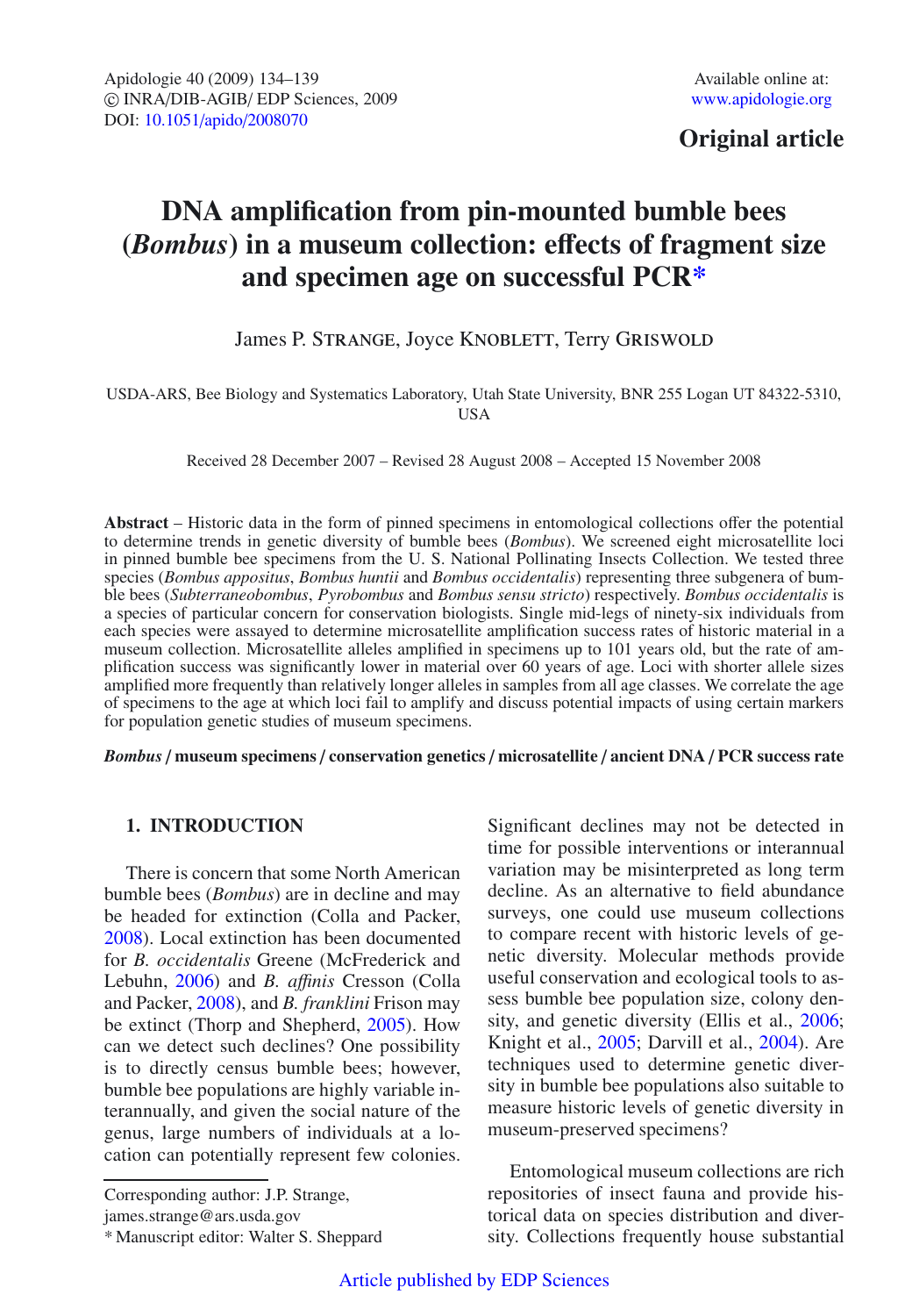numbers of specimens from intensively sampled locations, making them appealing sources for longitudinal population genetic studies and species conservation (Groombridge et al., [2000](#page-5-6); Rosenbaum et al., [2000](#page-5-7); Goldstein and DeSalle, [2003;](#page-5-8) Austin and Melville, [2006;](#page-5-9) Martínková and Searle, [2006;](#page-5-10) Harper et al., [2008](#page-5-11); Konopinski, [2008\)](#page-5-12). Ancient DNA has been recovered from a broad range of species preserved in various ways (Rosenbaum et al., [2000](#page-5-7), [1997;](#page-5-13) Goldstein and DeSalle, [2003;](#page-5-8) Austin and Melville, [2006;](#page-5-9) Martínková and Searle, [2006\)](#page-5-10). Watts et al. [\(2007\)](#page-5-14) demonstrated that nuclear DNA could be used to generate multilocus microsatellite genotypes from fifty year old damselfly tarsi taken from museum specimens. Here we test the feasibility of obtaining multilocus microsatellite genotypes from pin-mounted bumble bee species, one thought to be declining or having undergone a recent population bottleneck, which could be used ultimately to detect historic levels of population genetic diversity for comparison with recent or current diversity (Groombridge et al., [2000](#page-5-6); Rosenbaum et al., [2000;](#page-5-7) Harper et al., [2008](#page-5-11)).

We assessed the feasibility of using DNA extracted from legs of pin-mounted bumble bee specimens as template DNA for amplification of eight microsatellite loci (Estoup et al., [1996;](#page-5-15) Funk et al., [2006](#page-5-16)) in three species of bumble bees, *Bombus appositus* Cresson, *Bombus huntii* Greene and *B. occidentalis*. These three species represent three subgenera *Subterraneobombus*,*Pyrobombus* and *Bombus sensu stricto*. The loci selected encompass a diversity of allele fragment sizes and amplify across a broad range of *Bombus* species (Funk et al., [2006;](#page-5-16) Strange, unpubl. data).

#### **2. MATERIALS AND METHODS**

Historic samples of pin-mounted bumble bees were obtained from the U. S. National Pollinating Insects Collection at the USDA-ARS Bee Biology and Systematics Laboratory in Logan, UT. Approximately 12000 specimens of *Bombus* are in the collection, representing material collected from 1893 to the present. This *Bombus* collection is noteworthy because it contains substantial numbers of *B. occidentalis* (4.3% of the bumble bee specimens in the Pollinating Insect Collection) collected from locations distributed widely throughout the western US. Ninety-six individuals (male and female) of each species were selected from the collection to represent historic samples. We selected material at approximately decadal intervals from a broad range of collectors and various collection techniques (net collected, baited traps, pan traps, malaise traps, etc.) to reduce potential differential effects of collection technique or post collection handling. As material was less abundant in earlier decades, some decades (especially the 1930s) were not well represented in the data set. Specimens were grouped by age such that samples 0–9 yr, 10–19 yr, 20–29 yr, ..., 100– 109 yr comprised 11 age classes. The mean age of specimens was 50.4 yr, 50.1 yr and 45.1 yr for *B. huntii*, *B. occidentalis* and *B. appositus*, respectively.

Specimens were sampled by removing a midleg from each specimen and placing the leg in a 0.2 mL well of a 96 well PCR plate containing 150  $\mu$ L of a 5% Chelex<sup>®</sup> extraction solution (modified from Walsh et al., [1991](#page-5-17)). The leg was submerged, and then crushed with forceps to break the exoskeleton and expose the dried muscle tissue to the solution. Proteinase K  $(5 \mu L)$  of 10 mg/mL) was added to each well and samples were incubated for 1 h at 55 ◦C, 15 min at 99 ◦C, 1 min at 37 ◦C and 15 min at 99 ◦C. Extracted DNA was stored at 4 ◦C until PCR amplifications. Eight polymorphic microsatellite loci (Estoup et al., [1996;](#page-5-15) Funk et al., [2006](#page-5-16)) were used for analysis of each species (Tab. [I\)](#page-2-0). Of the loci surveyed, seven amplified in *B. appositus* and *B. occidentalis* while all eight loci amplified in *B. huntii*. DNA was PCR-amplified in two 10  $\mu$ L multiplex reactions containing 1  $\mu$ L extracted DNA, 1x Promega (Madison, WI) reaction buffer, 0.6 mM dNTP mixture, 0.2–0.4  $\mu$ M primer, 0.001 mg BSA, 0.4 units Taq polymerase (Promega, Madison, WI) and the  $MgCl<sub>2</sub>$  concentration was adjusted to 1.4 mM. The PCR conditions for both multiplex reactions were one 7 min cycle at 95 ◦C, 30 cycles of 95 ◦C for 30 s, annealing temperature 53 ◦C for 30 s, 72 ◦C for 30 s and a final extension period of 10 min at 72 ◦C. The DNA amplifications were performed with fluorescent 5' dye-labeled primers and separated on an Applied Biosystems 3730xl automatic sequencer. The allele sizes were scored using GeneMapper™ v4.0 Software (Applied Biosystems).

Median allele sizes were computed as the median number of base pairs of all amplified fragments at a given locus for each of the three species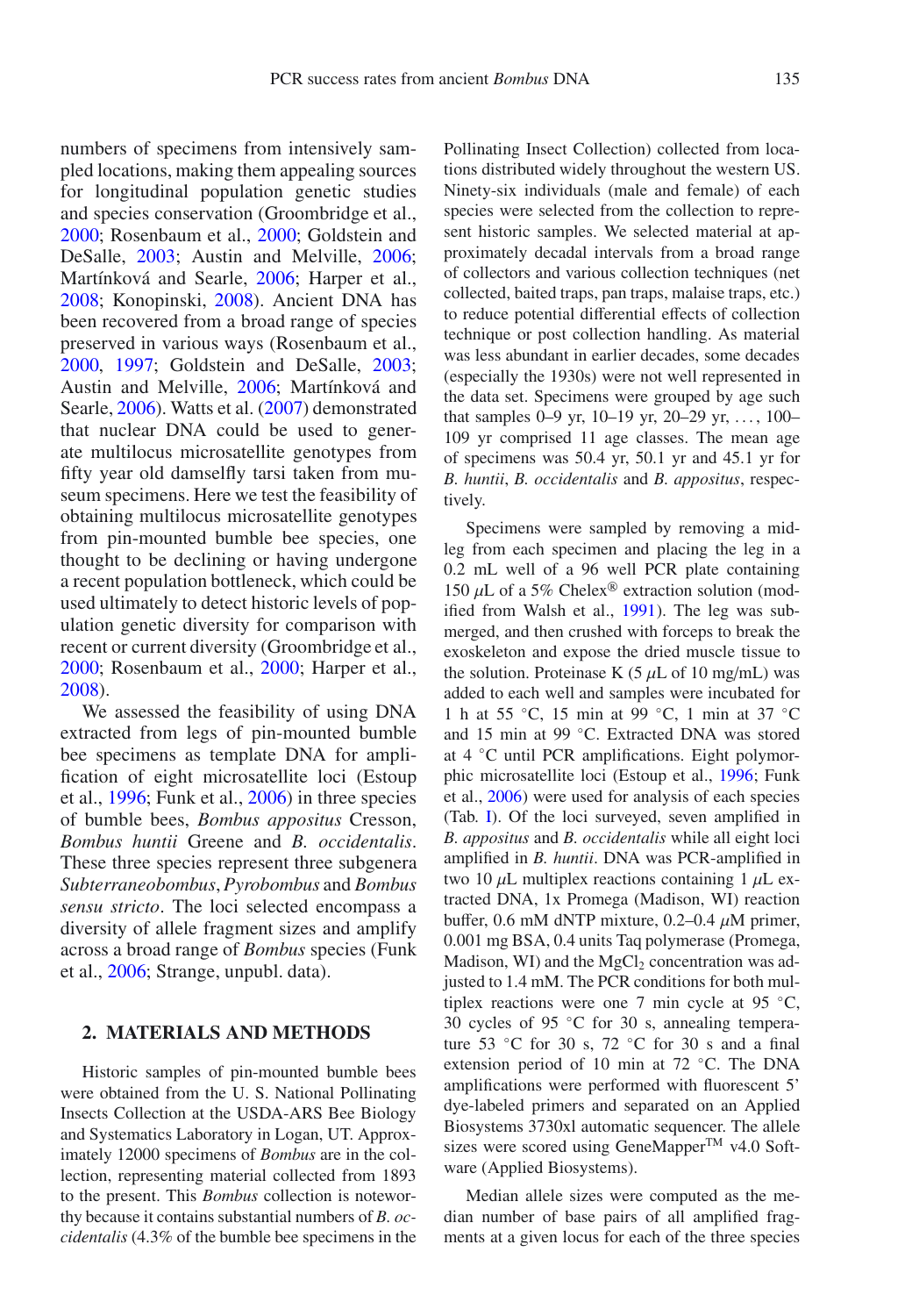<span id="page-2-0"></span>**Table I.** Microsatellite loci amplification in three *Bombus* species. Number of genotypes sampled (*n*), amplification success, number of alleles present at each locus and median allele size in the museum sample for each of the three species studied. NA denotes a locus which failed to amplify for that species. Loci followed with the same superscript letter are amplified together in a multiplex reaction.

|                      | <i>B. appositus</i> $(n = 96)$ |                |           | <i>B. occidentalis</i> $(n = 96)$ |           |             | <i>B.</i> huntii $(n = 96)$ |                |             |
|----------------------|--------------------------------|----------------|-----------|-----------------------------------|-----------|-------------|-----------------------------|----------------|-------------|
| Locus                | Percent                        | Number         | Allele    | Percent                           | Number    | Allele      | Percent                     | Number         | Allele      |
|                      | amplified                      | alleles        | size (bp) | amplified                         | alleles   | size $(bp)$ | amplified                   | alleles        | size $(bp)$ |
| BTERN01 <sup>a</sup> | 97.92                          | 14             | 88        | 88.54                             | 15        | 110         | 86.46                       | 19             | 112         |
| BL11 <sup>b</sup>    | 90.63                          | $\overline{2}$ | 115       | <b>NA</b>                         | <b>NA</b> | <b>NA</b>   | 93.75                       | 5              | 116         |
| BT10 <sup>a</sup>    | 96.88                          | 12             | 136       | 86.46                             | 14        | 132         | 87.50                       | 17             | 158         |
| BL13 <sup>a</sup>    | 76.04                          | 5              | 165       | 52.08                             | 3         | 181         | 64.58                       | 6              | 171         |
| B10 <sup>b</sup>     | <b>NA</b>                      | <b>NA</b>      | <b>NA</b> | 75.00                             | 6         | 183         | 64.58                       | $\overline{4}$ | 194         |
| BTERN02 <sup>b</sup> | 82.29                          | 23             | 184       | 76.04                             | 25        | 195         | 89.58                       | 11             | 160         |
| $BT28^b$             | 87.50                          | 8              | 198       | 81.25                             | 7         | 186         | 91.67                       | 5              | 186         |
| B124 <sup>a</sup>    | 72.92                          | 8              | 249       | 56.25                             | 7         | 243         | 66.67                       | 6              | 227         |

in the present study. The amplification success rate was computed at each locus by dividing the number of successful amplifications by the total number of genotypes for each species in each age class. Mean amplification success rates for each age class are the average of success rates across the three species (or two species for B10 and BL11). Amplification success rates were transformed with the arcsine √ Y function before analyses of proportional data. Statistical computations were carried out using SPSS v.15. Median allele sizes (in basepairs) across all loci within species were 165.5, 175.7 and 162.1 for *B. huntii*, *B. occidentalis* and *B. appositus* respectively.

Approximately 42% of the bees surveyed were male, primarily because we would have insufficient samples in age classes over 60 years old if only females were sampled. Whereas female bees are diploid, male bumble bees are haploid and the inclusion of males added some safeguards to this study. Microsatellite genotyping of historic, fragmented, low concentration template DNA is prone to errors such as allele dropout, the preferential amplification of one allele over another (Edwards et al., [2003\)](#page-5-18). Because male bumble bees are haploid, they cannot be mistakenly mis-scored homozygous if one allele fails to amplify as could occur in a female. Additionally, haploid males serve as indicators of cross contamination at highly variable loci; a contaminated male specimen would likely appear as a heterozygote. Heterozygous, or diploid male bumble bees, are not common in nature and are a sign of severe inbreeding in Hymenopteran populations and males showing this condition could be retyped to determine if the observed diploidy was real or a result of contamination.

We evaluated differences in amplification success between male and female specimens by performing a one-way ANOVA comparing amplification success between males and females of the three species for five decadal groups in which more than five males and more than five females were available for all three taxa.

### **3. RESULTS**

Male diploidy was not observed in the present experiment. There was no significant effect of gender on amplification success  $(F =$ 1.871; df = 1, 219; *P* = 0.173) so males and female amplification success rates were combined for subsequent analyses.

Percents of successful amplification across all loci by age class were calculated and are given in Figure [1](#page-3-0) for each species. A one way ANOVA was performed using all loci to test for the effect of species on amplification success rate. The rates of successful amplifications of *B. appositus*, *B. huntii* and *B. occidentalis* were 86.31, 80.60 and 73.66, respectively. Amplification success from fresh material obtained from 188 individuals representing 27 *Bombus* species ranged from 90.5% (BT28) to 100% (BL13) (including the species targeted in the present study) in a preliminary screening of the loci (Strange, unpublished data). There was no significant difference of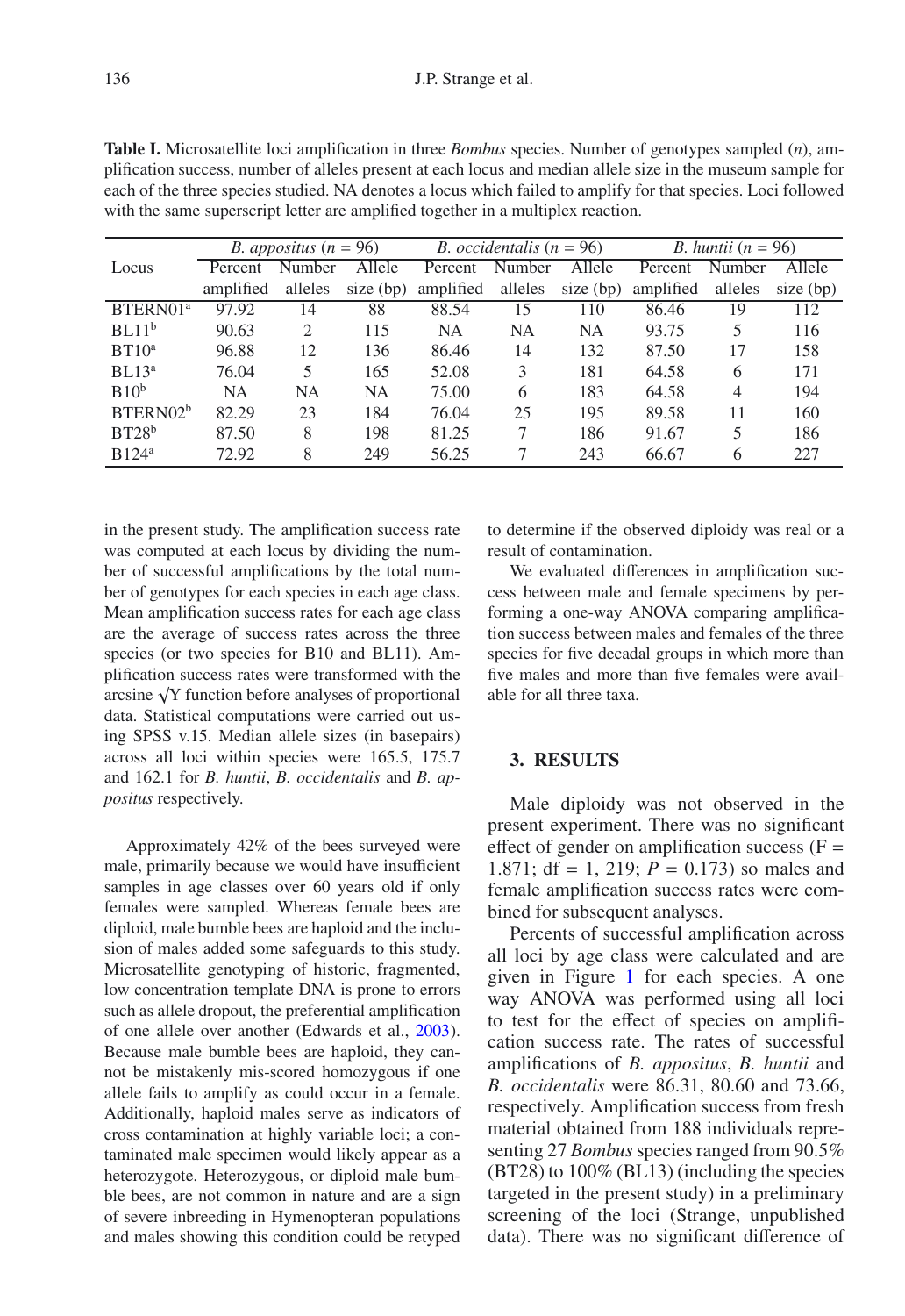<span id="page-3-0"></span>

**Figure 1.** The percent amplification success averaged over eight microsatellite loci for various aged specimens of three species of bumble bees (*Bombus*). Different numbers of individuals were used in each decadal age class for each species depending on the number of individuals available for genotyping. Error bars represent standard error of the mean.

species on percent amplification success  $(F =$ 1.501;  $df = 2$ , 219;  $P = 0.225$ ).

Both median allele size and age of sample were significantly correlated to amplification success as smaller alleles and newer specimens tended to amplify more frequently than large alleles and older material. There was a significant negative relationship between the age of the sample and the amplification of alleles (Pearson correlation R =  $-0.485$ ; P <  $0.001$ ; N = 219). Likewise a significant relationship (Pearson correlation  $R = -0.369$ ;  $P < 0.001$ ; N = 219) was found between the median allele size for a locus and the rate of amplification success at that locus.

#### **4. DISCUSSION**

The negative effects of time and allele size on DNA amplification success provide insight as to the utility of pin-mounted invertebrate collections for molecular studies. Although degradation of genetic material occurs, the rate of degradation (at least in large, heavily sclerotized bumble bees) progresses such that sufficient material can be obtained for analyses, even from specimens collected sixty years ago, when median allele size is within the range tested in the present experiment (Tab. [I\)](#page-2-0). Allele sizes amplified in the present study correspond to expected allele sizes routinely obtained from fresh specimens (Strange, unpublished data). Even in samples in the 100 year age class, 100% amplification success was achieved at two loci, BT10 and BTERN01 (median allele size 88bp and 136bp, respectively), indicating that loci with shorter alleles may be utilized even in century old specimens. In fact, a third locus, BL11, with a median allele size of 115bp amplified in six of seven *B. appositus* collected in 1906 and 1907. Selection of appropriate loci will be important to further explore long term changes. When available, loci which yield shorter sequence alleles may prove to be more reliable than longer sequence alleles. Perhaps a greater danger of failure of a locus to amplify is the possibility that the longer of two alleles in a heterozygote could drop out over time, resulting in mis-scoring the individual as a homozygote. The bias toward short alleles must be considered when selecting loci for studies of diploid genomes in historic populations,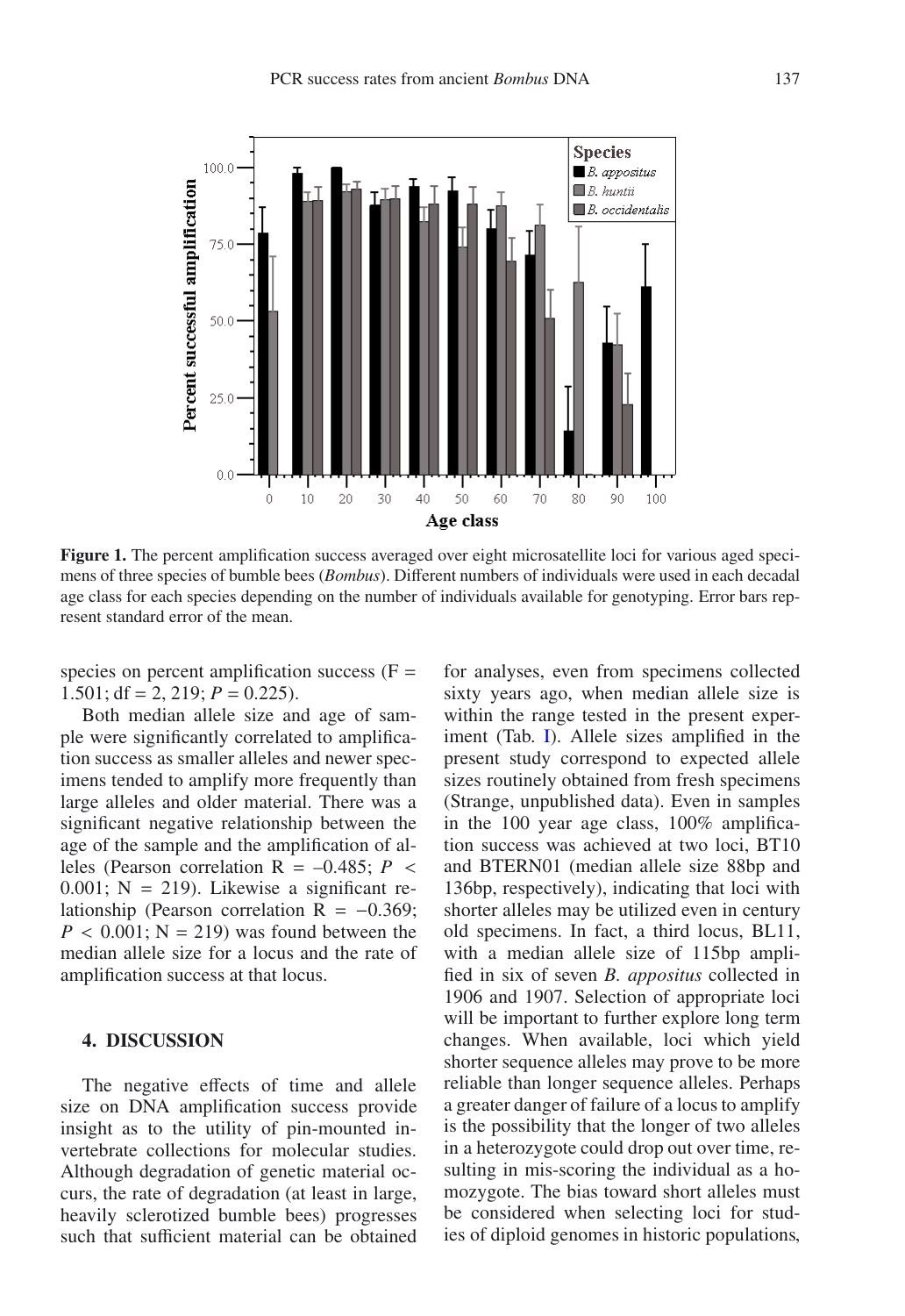to prevent under-representing allelic diversity, heterozygosity and *Ne*.

Given the value of ancient material in invertebrate collections it is desirable to minimize damage to the specimen while collecting DNA sufficient for molecular analyses. Our results suggest that pinned bumble bee specimens in museum collections are suitable for population genetic studies and that extraction of DNA from single legs is an adequate method in most cases. It may be that other DNA isolation techniques could improve the yield of template DNA in material over 100 years old. However, the limited amount of archived material appears to be a greater obstacle than the molecular techniques used. For example, in the U.S. National Pollinating Insect Collection there are few adequately sized samples over sixty years old that could serve as source material for large scale population genetic studies.

DNA isolation techniques which yield larger quantities of template DNA may improve the reliability of microsatellite PCR from historical samples and may be necessary if the goal is to amplify longer sequences. These results show a similar decline in the percent of amplification success as previous studies (Watts et al., [2007\)](#page-5-14) except that the decline in amplification success in bees seems to be slower than the previous work on damselflies. In our study, samples 50–59 years old amplified at all tested loci as often as in samples 10 years old whereas the oldest successful PCR in the damselfly study came from that age class. It may be that the sclerotization of the bumble bees helped preserve the material or the bulk of the material we were able to sample was larger. Amplification failures also occurred in younger material, indicating that other factors such as collection method or post collection handling may affect PCR results regardless of specimen age. Even though amplification success declines with specimen age, some collections may provide sample sizes large enough to provide adequate data for population level analysis.

This study demonstrates the utility of pinned insect specimens to generate multilocus genotypes sufficient to study changes in genetic diversity of populations over time. The technique presented here demonstrates the

feasibility of using ancient DNA to generate multilocus genotypes usable to calculate population genetic parameters for *B. occidentalis* and other bumble bees whose populations may be in decline. Museum collections potentially provide material suitable to study genetic drift, mutation and gene flow over historical time frames at adequately sampled sites.

#### **ACKNOWLEDGEMENTS**

We thank James Pitts and Walter S. Sheppard and two anonymous reviewers for comments that greatly improved the manuscript. We owe a debt of gratitude to the many collectors who not only caught the specimens but who meticulously labeled and mounted the material insuring its usefulness.

**Amplification d'ADN à partir d'exemplaires de bourdons (***Bombus***) préparés pour une collection entomologique de musée : influence de la taille du fragment et de l'âge du spécimen sur le résultat de la PCR.**

*Bombus* / **specimen de musée** / **génétique de la conservation** / **microsatellite** / **ADN ancien** / **PCR**

**Zusammenfassung** – **Amplifizierung der DNA von genadelten Hummeln (Bombus) einer Museumssammlung: E**ff**ekte der Fragmentgrösse und des Alters der Exemplare auf den Erfolg der PCR.** Die Sammlungen entomologischer Museen enthalten grosse Zahlen an Exemplaren aus intensiv bearbeiteten Regionen und machen sie damit zu interessanten Quellen für longitudinale populationsgenetische Studien, die auch für den Artenschutz wichtig sein können (Groombridge et al., [2000](#page-5-6); Rosenbaum et al., [2000;](#page-5-7) Goldstein and DeSalle [2003](#page-5-8)). Wir untersuchten die Möglichkeit, DNA aus den Beinen von genadelten Exemplaren von drei Hummelarten, *Bombus appositus*, *Bombus huntii* and *Bombus occidentalis*, für die Detektion von acht Mikrosatellitenloci zu nutzen, die eine grosse Variation in Allelgrössen aufweisen (Funk et al., [2006](#page-5-16); Strange, unpubl. data). Dafür wurden 96 Exemplare jeder Art nach Sammelalter in 11 Gruppen eingeteilt, solche die vor 0–9 Jahren, 10–19 Jahren, 20–29 Jahren, ..., 100–109 Jahren gesammelt worden waren. Die DNA wurde aus Beinen mittels der Chelex- Extraktionsmethode gewonnen und wurde in zwei Multiplexreaktionen mittels PCR amplifiziert. Der Erfolg der PCR-Reaktionen lag für *B. appositus* bei 86,31 %, für *B. huntii* bei 80,60 % und für *B. occidentalis* bei 73,66 %. Die mittlere Allelgrösse und das Alter der Exemplare war signifikant mit dem PCR-Erfolg korreliert, so dass kürzere